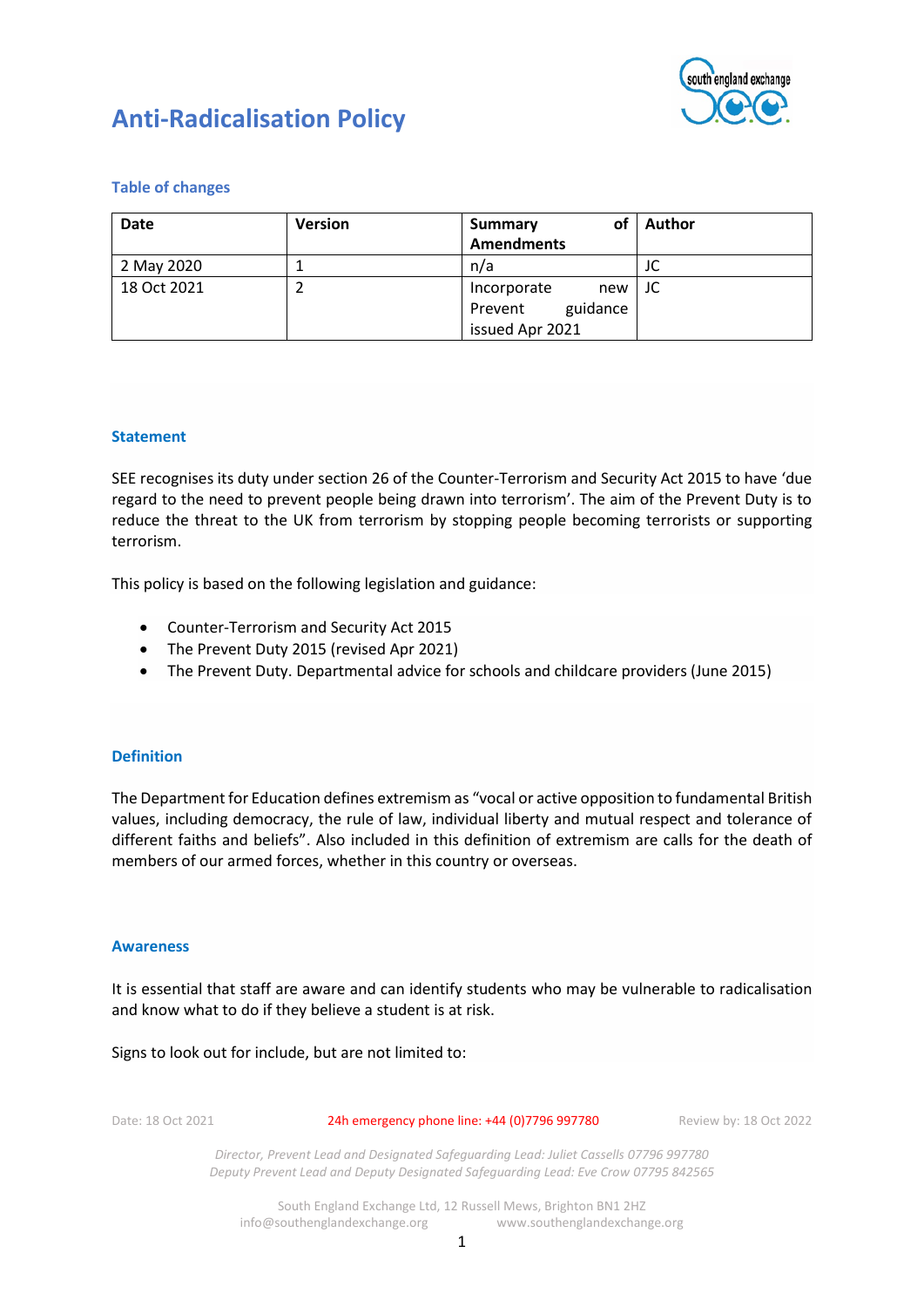

## **Anti-Radicalisation Policy**

- Taking extreme viewpoints
- Refusing to listen to alternative points of view
- Becoming intolerant or abusive towards others or displaying a feeling of superiority towards them
- Feeling persecuted
- Engaging in conspiracy theories
- Being secretive
- Joining a new group of friends
- Converting to a new religion
- Joining a party on the political fringe
- Accessing extremist material online
- Creating different online identities

Exchange students may be particularly vulnerable as they are in a new country without friends or relatives. In their effort to find friends quickly, they may be less likely to question motives.

Further help can be found here: [https://www.nspcc.org.uk/keeping-children-safe/reporting](https://www.nspcc.org.uk/keeping-children-safe/reporting-abuse/dedicated-helplines/protecting-children-from-radicalisation/)[abuse/dedicated-helplines/protecting-children-from-radicalisation/](https://www.nspcc.org.uk/keeping-children-safe/reporting-abuse/dedicated-helplines/protecting-children-from-radicalisation/)

## **Prevent lead and training**

The Designated Safeguarding Lead (DSL) acts as Prevent lead; the Deputy DSL is appointed Deputy Prevent Lead. Both are required to undergo government training on the PREVENT DUTY, PREVENT REFERRALS and CHANNEL AWARENESS. All other staff are encouraged to complete basic PREVENT training and forward their certificate to the Prevent Lead (for contact details, see footer).

## **Prevention**

SEE places students in schools teaching a broad and balanced curriculum which promotes the spiritual, moral, cultural, mental and physical development of pupils and prepares them for the opportunities, responsibilities and experiences of life. The chosen schools also promote community cohesion.

Schools assess the risk of a student being drawn into terrorism, including support for extremist ideas that are part of terrorist ideology. This should be based on an understanding, shared with partners, of the potential risk in the local area.

Date: 18 Oct 2021 24h emergency phone line: +44 (0) 7796 997780 Review by: 18 Oct 2022

*Director, Prevent Lead and Designated Safeguarding Lead: Juliet Cassells 07796 997780 Deputy Prevent Lead and Deputy Designated Safeguarding Lead: Eve Crow 07795 842565*

South England Exchange Ltd, 12 Russell Mews, Brighton BN1 2HZ info@southenglandexchange.org www.southenglandexchange.org